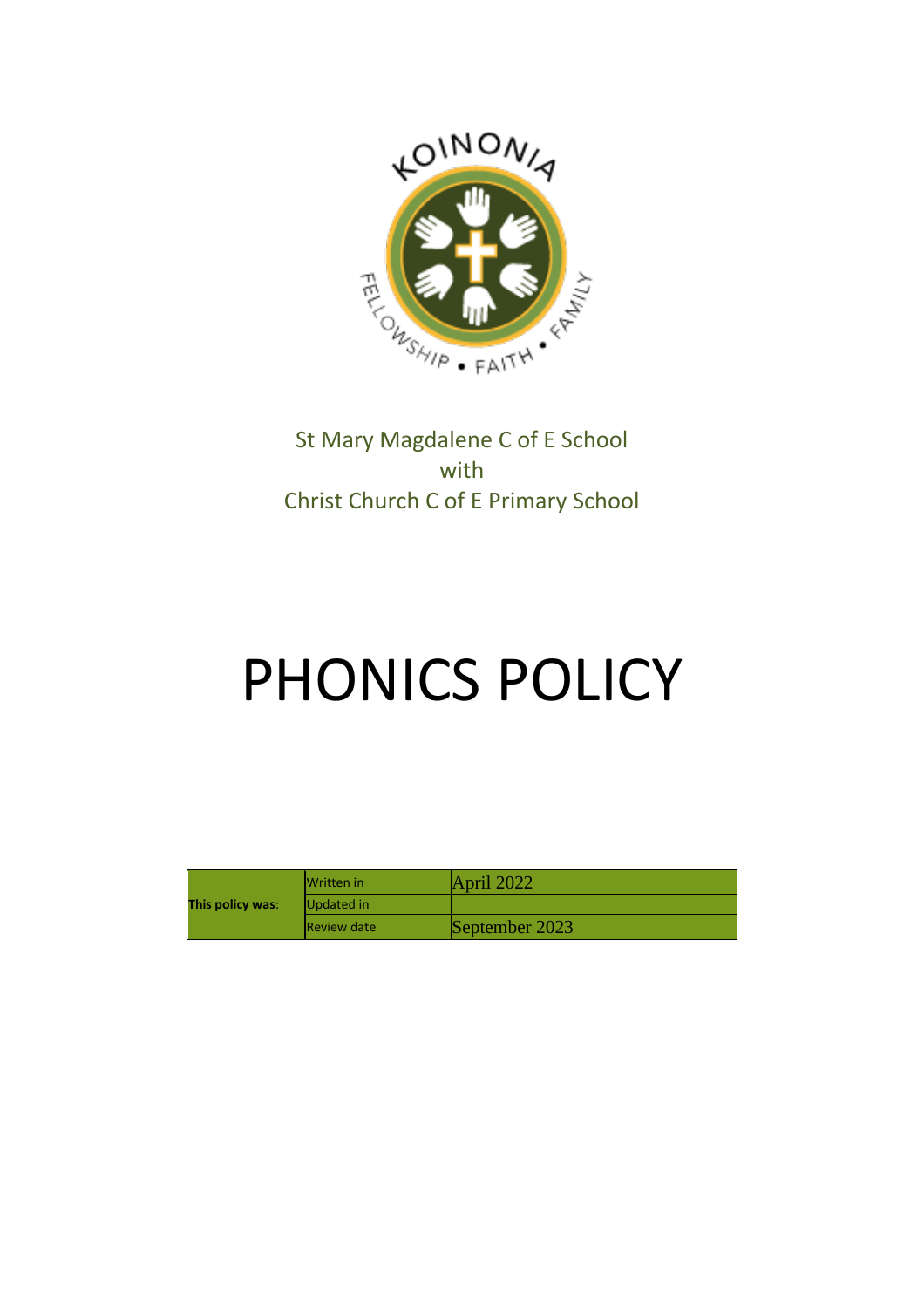## **School Context**

The Koinonia Federation consists of two schools over three campuses: St Mary Magdalene C of E (primary phase) in Woolwich, St Mary Magdalene All Through C of E on the Greenwich Peninsula and Christ Church C of E Primary in Greenwich.

# **Intent**

#### **Phonics (Reading and Spelling)**

In the Koinonia Federation we believe that all of our children can become fluent readers and writers. This is why we teach reading through *Little Wandle Letters and Sounds Revised*, which is an accredited systematic and synthetic phonics programme (SSP).

We start teaching phonics in Nursery/ Reception and follow *Little Wandle Letters and Sounds Revised*, which ensures children build on their growing knowledge of the alphabetic code, mastering phonics to read and spell as they move through school.



As a result, all our children are able to tackle any unfamiliar words as they read. At the Koinonia Federation we also model the application of the alphabetic code through phonics in shared reading and writing, both inside and outside of the phonics lesson and across the curriculum. We have a strong focus on language development for our children because we know that speaking and listening are crucial skills for reading and writing in all subjects.

#### **Comprehension**

At the Koinonia Federation we value reading as an essential life skill. By the time children leave us, they read confidently for meaning and regularly enjoy reading for pleasure. Our readers are equipped with the tools to tackle unfamiliar vocabulary. We encourage our children to see themselves as readers for both pleasure and purpose.

We believe that teaching every child to read is vitally important, therefore we have designated Phonics and English Leads at each campus who drive the early reading programme in across the federation. These people are highly skilled at teaching phonics and reading, and they monitor and support our teaching staff to ensure that everyone teaches with fidelity to the *Little Wandle Letters and Sounds Revised* programme.

**Implementation** (Please see appendix at the end of the policy)

#### **Foundations for Phonics in Nursery**

- We provide a balance of child-led and adult-led experiences for all children that meet the curriculum expectations for 'Communication and Language' and 'Literacy'. These include:
	- o sharing high-quality stories and poems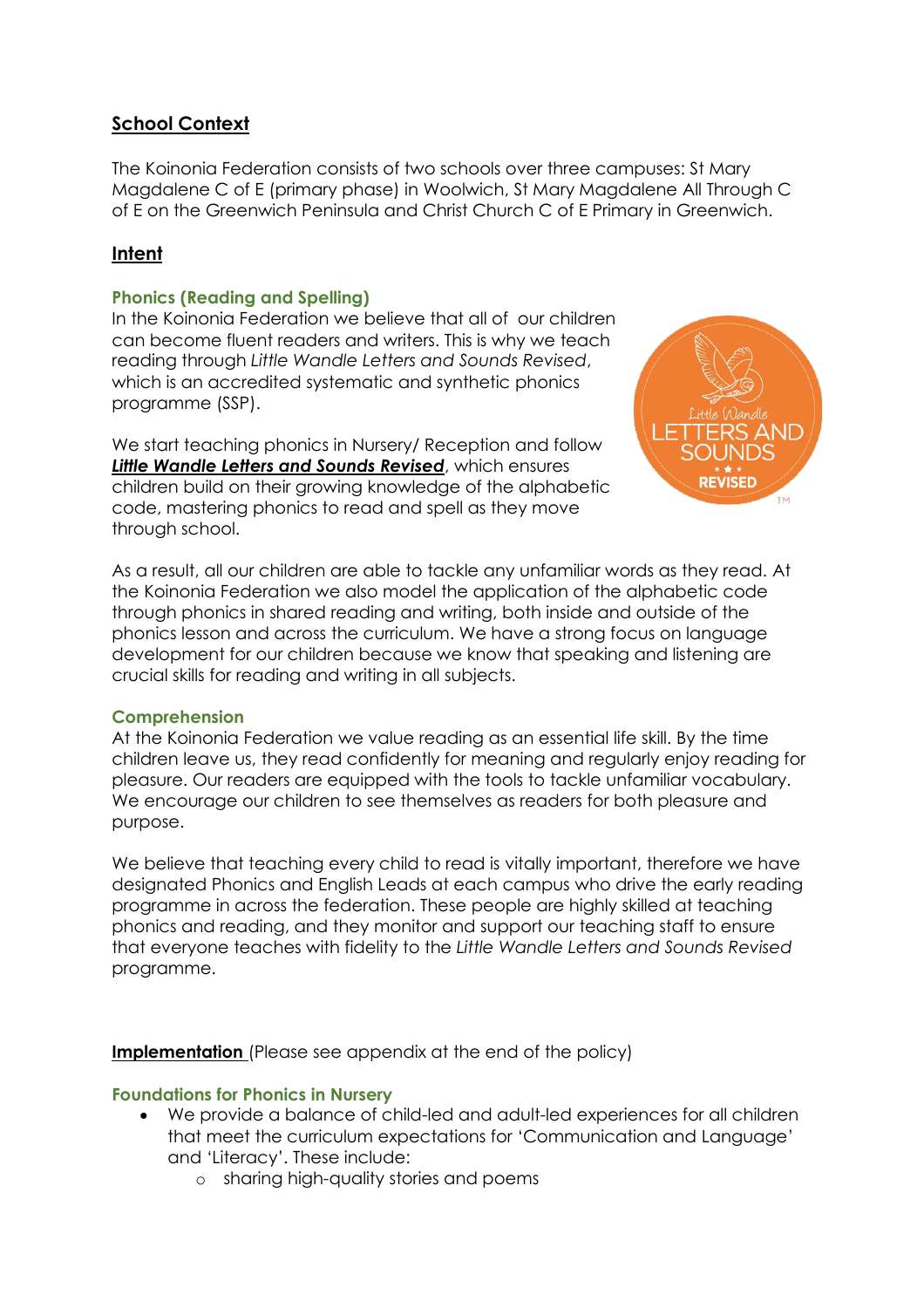- o learning a range of nursery rhymes and action rhymes
- o activities that develop focused listening and attention, including oral blending
- o attention to high-quality language.
- We ensure Nursery children are well prepared to begin learning graphemephoneme correspondences (GPCs) and blending in Reception.

#### **Daily Phonics Lessons in Reception and Year 1**

- We teach phonics for 30 minutes a day. In Reception, we build from 10 minute lessons, with additional daily oral blending games, to the full-length lesson as quickly as possible. Each Friday, we review the week's teaching to help children become fluent readers.
- Children make a strong start in Reception: teaching begins in Week 2 of the Autumn term.
- We follow the *[Little Wandle Letters and Sounds Revised](https://wandlelearningtrust.sharepoint.com/sites/WTSA2/Shared%20Documents/Forms/AllItems.aspx?csf=1&web=1&e=dA5Kg8&cid=c07c4b6e%2D7eff%2D4834%2Db0a2%2De34e77f1195a&FolderCTID=0x0120002B68E4606EDEEB42917E483D1520364F&id=%2Fsites%2FWTSA2%2FShared%20Documents%2FLetters%20and%20Sounds%2FLetters%20and%20Sounds%20Revised%2FSigned%20off%20files%2FProgramme%20Overview%5FReception%20and%20Year%201%2Epdf&parent=%2Fsites%2FWTSA2%2FShared%20Documents%2FLetters%20and%20Sounds%2FLetters%20and%20Sounds%20Revised%2FSigned%20off%20files)* expectations of [progress:](https://wandlelearningtrust.sharepoint.com/sites/WTSA2/Shared%20Documents/Forms/AllItems.aspx?csf=1&web=1&e=dA5Kg8&cid=c07c4b6e%2D7eff%2D4834%2Db0a2%2De34e77f1195a&FolderCTID=0x0120002B68E4606EDEEB42917E483D1520364F&id=%2Fsites%2FWTSA2%2FShared%20Documents%2FLetters%20and%20Sounds%2FLetters%20and%20Sounds%20Revised%2FSigned%20off%20files%2FProgramme%20Overview%5FReception%20and%20Year%201%2Epdf&parent=%2Fsites%2FWTSA2%2FShared%20Documents%2FLetters%20and%20Sounds%2FLetters%20and%20Sounds%20Revised%2FSigned%20off%20files)
	- o Children in Reception are taught to read and spell words using Phase 2 and 3 GPCs, and words with adjacent consonants (Phase 4) with fluency and accuracy.
	- o Children in Year 1 review Phase 3 and 4 and are taught to read and spell words using Phase 5 GPCs with fluency and accuracy.

#### **Daily Keep-Up Lessons Ensure Every Child Learns to Read**

- Any child who needs additional practice has daily keep-up support, taught by a fully trained adult. Keep-up lessons match the structure of class teaching, and use the same procedures, resources and mantras, but in smaller steps with more repetition, so that every child secures their learning.
- We timetable regular phonics lessons for any child in Year 2 or 3 who is not fully fluent at reading or has not passed the Phonics screening check. These children urgently need to catch up, so the gap between themselves and their peers does not widen. We use the *Little Wandle Letters and Sounds Revised* assessments to identify the gaps in their phonic knowledge and teach to these using the keep-up resources – at pace.

#### **Teaching Reading:**

#### **Reading practice sessions three times a week**

- We teach children to read through reading practice sessions three times a week. These:
	- o are taught by a fully trained adult to small groups of approximately six children
	- o use fully decodable books matched to the children's secure phonic knowledge using the *Little Wandle Letters and Sounds Revised*
	- o are monitored by the class teacher, who rotates and works with each group on a regular basis.
- Each reading practice session has a clear focus, so that the demands of the session do not overload the children's working memory. The reading practice sessions have been designed to focus on three key reading skills:
	- o decoding
	- o prosody: teaching children to read with understanding and expression
	- o comprehension: teaching children to understand the text.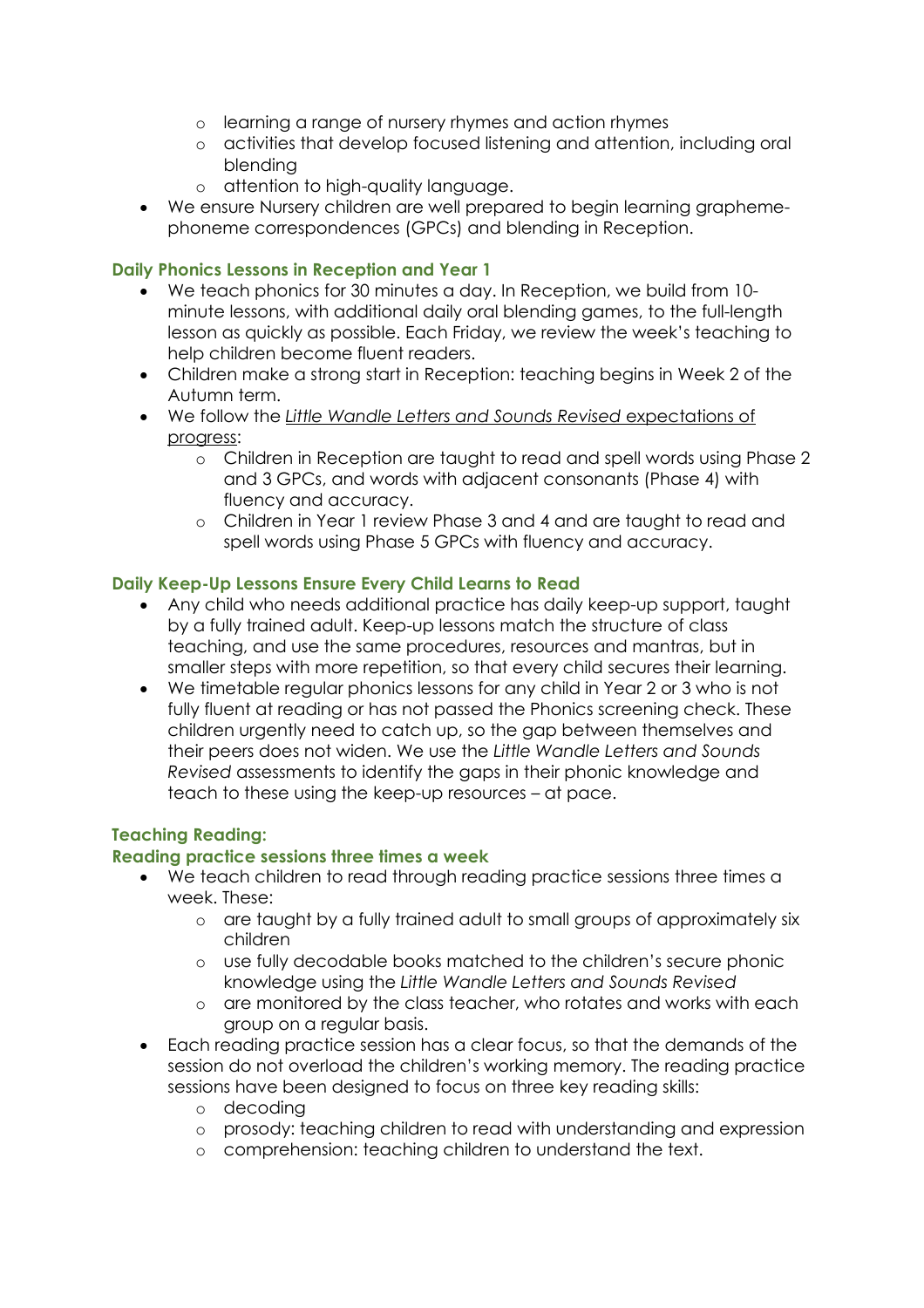- In Reception these sessions start in Week 4. Children who are not yet decoding have daily additional blending practice in small groups, so that they quickly learn to blend and can begin to read books.
- In Year 2 and 3, we continue to teach reading in this way for any children who still need to practise reading with decodable books.

#### **Home Reading:**

- The decodable reading practice book is taken home to ensure success is shared with the family.
	- o Reading for pleasure books also go home for parents to share and read to children.
	- o We use the *Little Wandle Letters and Sounds Revised* parents' resources to engage our families and share information about phonics, the benefits of sharing books, how children learn to blend and other aspects of our provision, both online and through workshops.

#### **Additional Reading Support for Lower-Attaining Children:**

- Children in Reception and Year 1 who are receiving additional phonics keepup sessions have increased opportunities to read their book with an adult.
- If any child in Year 3 to 6 has gaps in their phonic knowledge when reading or writing, we plan phonics 'catch-up' lessons and interventions to address specific reading/writing gaps.
- If there is a particular need or area of concern identified, SEN support will be provided.

#### **Ensuring Consistency and Pace of Progress:**

- Every teacher in our school has been trained to teach reading, so we have the same expectations of progress. We all use the same language, routines and resources to teach reading so that we lower children's cognitive load.
- Weekly content grids map each element of new learning to each day, week and term for the duration of the programme.
- Lesson templates, Prompt cards and 'How-To' videos ensure teachers all have a consistent approach and structure for each lesson.
- Teaching is regularly monitored and observed to ensure consistent delivery of high-quality lessons.
- Summative data is used to identify children who need additional support and gaps in learning.

#### **Ensuring Reading for Pleasure:**

*'Reading for pleasure is the single most important indicator of a child's success.'* (OECD 2002)

*'The will influences the skill and vice versa.'* (OECD 2010)

We value reading for pleasure highly and work hard as a school to grow our Reading for Pleasure pedagogy.

• We read to children every day. We choose these books carefully as we want children to experience a wide range of books, including books that reflect the children at the Koinonia Federation and our local community as well as books that open windows into other worlds and cultures.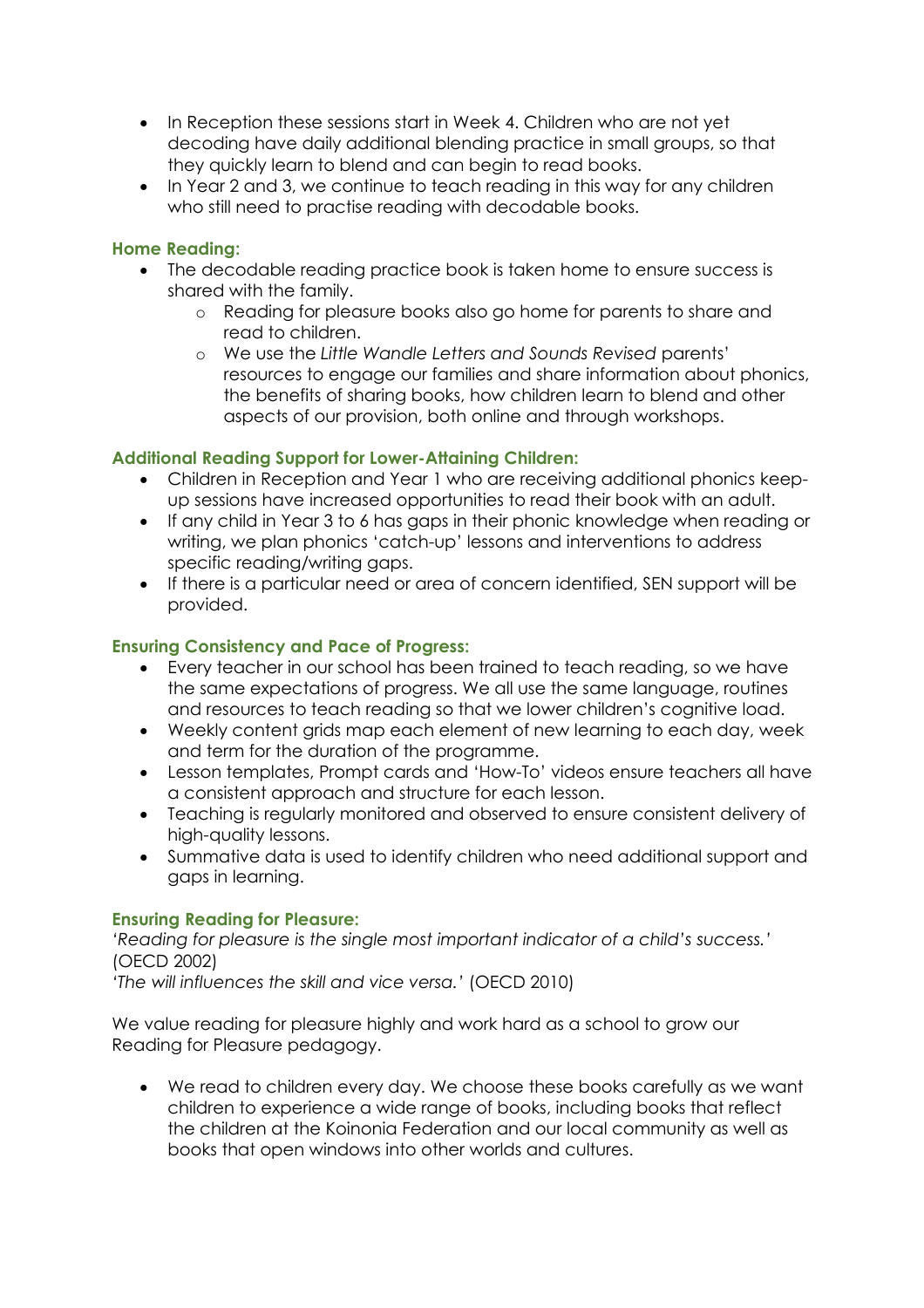- Every classroom has an inviting book corner that encourages a love for reading. We curate these books and talk about them to entice children to read a wide range of books.
- In Nursery/Reception, children have access to the reading corner every day in their free flow time and the books are continually refreshed.
- Children from Nursery/Reception onwards have a home reading record. The parent/carer records comments to share with the adults in school and the adults will write in this on a regular basis to ensure communication between home and school.
- As the children progress through the school, they are encouraged to write their own comments and keep a list of the books/authors that they have read.
- Spending time in a library is encouraged, whether that be the library in the classroom, the school library (depending on the campus) or the local public library.
- We aim to ensure that children across the school have regular opportunities to engage in a wide range of Reading for Pleasure activities. These can include, but are not limited to: sharing a class text, book fairs, author visits, workshops etc.

#### **Impact**

#### **Assessment:**

Assessment is used to monitor progress and to identify any child needing additional support as soon as they need it.

- **Assessment for Learning** is used:
	- o daily within class to identify children needing Keep-up support
	- o weekly in the Review lesson to assess gaps, address these immediately and secure fluency of GPCs, words and spellings.
- **Summative Assessment** is used:
	- o every six weeks to assess progress, to identify gaps in learning that need to be addressed, to identify any children needing additional support and to plan the Keep-up support that they need.
	- o by SLT and scrutinised through the *Little Wandle Letters and Sounds Revised* assessment tracker, to narrow attainment gaps between different groups of children and so that any additional support for teachers can be put into place.
- The Little Wandle Letters and Sounds Revised **placement assessment** is used:
	- o with any child new to the school to quickly identify any gaps in their phonic knowledge and plan provide appropriate extra teaching.

#### **Statutory Assessment:**

• Children in Year 1 sit the Phonics screening check. Any child not passing the check re-sits it in Year 2.

#### **Ongoing Assessment for Catch-Up**:

- Children in Year 2 to 6 are assessed through:
	- o their teacher's ongoing formative assessment
	- o the *Little Wandle Letters and Sounds* placement assessment
	- o the appropriate half-termly assessments.